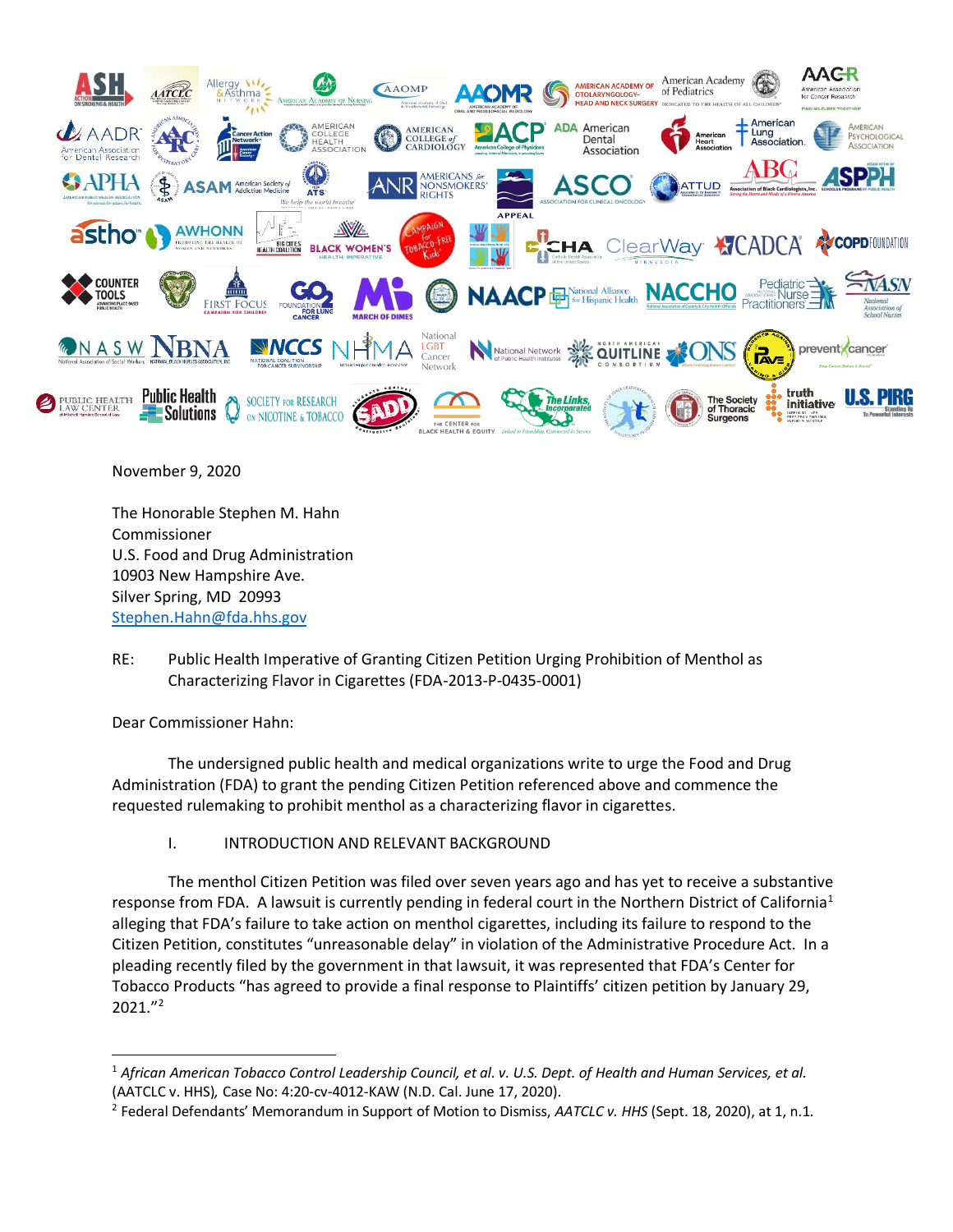Given this announced timeline, FDA will be reaching a decision on what action to take with regard to the long pending Petition on menthol cigarettes within the next several months. If true, this decision will come at a time when FDA's credibility as an agency guided by science has never been in greater jeopardy and under such public scrutiny.<sup>3</sup> Given the strength of the scientific evidence regarding the impact of menthol cigarettes on youth initiation and adult cessation, as articulated by FDA itself, FDA's decision in this instance will have an impact on whether FDA is perceived as an agency of integrity committed to science that resonates far beyond its decision on the pending petition. You have repeatedly assured the American people that FDA's decision-making, on issues related to COVID-19 vaccines and therapeutics, as well as on other issues, will continue to be driven by science alone. For example, you recently promised that "every one of the decisions we have reached, has been made by FDA scientists based on science and data, not by politics."<sup>4</sup> In remarks to the Global Coalition for Regulatory Science Research, you commented that "we are committed to the principle that each of our decisions must be based on good data and sound science."<sup>5</sup> You have said, "I will fight for science. I will fight for the integrity of the agency, and I will put the interests of the American people before anything else."<sup>6</sup>

On the issue of menthol cigarettes, the science, as assessed by FDA itself, supports only one conclusion: *the presence of menthol as a characterizing flavor in cigarettes is harmful to public health*.

As its first order of business, and as directed by Congress in the Family Smoking Prevention and Tobacco Control Act (TCA), the Tobacco Products Scientific Advisory Committee (TPSAC) issued a report in 2011 (TPSAC Report), with two primary conclusions: (1) "Menthol cigarettes have an adverse impact on public health in the United States," and (2) "There are no public health benefits of menthol compared to non-menthol cigarettes."<sup>7</sup> Indeed, the TPSAC Report projected the adverse impact of menthol in cigarettes from 2011 to the present day, finding that "by 2020, about 17,000 premature deaths will occur and about 2.3 million people will have started smoking, beyond what would have occurred absent availability of menthol cigarettes." Based on these findings, TPSAC made the following "overall recommendation" to FDA: "Removal of menthol cigarettes from the marketplace would benefit the public health in the United States."

Two years after issuance of the TPSAC Report, FDA completed its own independent, peer-review evaluation of the available science concerning menthol cigarettes. FDA evaluated the peer-reviewed literature, industry submissions and other materials provided to TPSAC and commissioned additional

[it.org/7993/20170405201731/https:/www.fda.gov/downloads/AdvisoryCommittees/CommitteesMeetingMaterial](https://wayback.archive-it.org/7993/20170405201731/https:/www.fda.gov/downloads/AdvisoryCommittees/CommitteesMeetingMaterials/TobaccoProductsScientificAdvisoryCommittee/UCM269697.pdf) [s/TobaccoProductsScientificAdvisoryCommittee/UCM269697.pdf](https://wayback.archive-it.org/7993/20170405201731/https:/www.fda.gov/downloads/AdvisoryCommittees/CommitteesMeetingMaterials/TobaccoProductsScientificAdvisoryCommittee/UCM269697.pdf) (TPSAC Menthol Report).

<sup>&</sup>lt;sup>3</sup> Anna Edney et al., *FDA Sets Up Vaccine Safeguards to Counter Pressure From Trump*, Bloomberg, Sept. 8, 2020, [https://www.bloomberg.com/news/articles/2020-09-08/will-a-vaccine-be-politicized-fda-sets-up-safeguards.](https://www.bloomberg.com/news/articles/2020-09-08/will-a-vaccine-be-politicized-fda-sets-up-safeguards)

<sup>4</sup> FDA Speech, *Dr. Hahn's Remarks to the National Consumers League on Vaccine Review Process*, Sept. 9, 2020, [https://www.fda.gov/news-events/speeches-fda-officials/dr-hahns-remarks-national-consumers-league-vaccine](https://www.fda.gov/news-events/speeches-fda-officials/dr-hahns-remarks-national-consumers-league-vaccine-review-process-09292020)[review-process-09292020.](https://www.fda.gov/news-events/speeches-fda-officials/dr-hahns-remarks-national-consumers-league-vaccine-review-process-09292020)

<sup>5</sup> FDA Speech, *Remarks by Dr. Hahn to the Global Coalition for Regulatory Science Research*, Sept. 30, 2020, [https://www.fda.gov/news-events/speeches-fda-officials/remarks-dr-hahn-global-coalition-regulatory-science](https://www.fda.gov/news-events/speeches-fda-officials/remarks-dr-hahn-global-coalition-regulatory-science-research-09302020)[research-09302020.](https://www.fda.gov/news-events/speeches-fda-officials/remarks-dr-hahn-global-coalition-regulatory-science-research-09302020)

<sup>6</sup> Kashmira Gander, *Trump Must Stop Criticizing Scientists Amid COVID-19 Vaccine Talks: Experts to FDA*, Sept. 26, 2020,<https://www.newsweek.com/trump-criticizing-scientists-coronavirus-vaccine-1534439>

<sup>7</sup> TPSAC, FDA, *Menthol Cigarettes and Public Health: Review of the Scientific Evidence and Recommendations*, 2011, [https://wayback.archive-](https://wayback.archive-it.org/7993/20170405201731/https:/www.fda.gov/downloads/AdvisoryCommittees/CommitteesMeetingMaterials/TobaccoProductsScientificAdvisoryCommittee/UCM269697.pdf)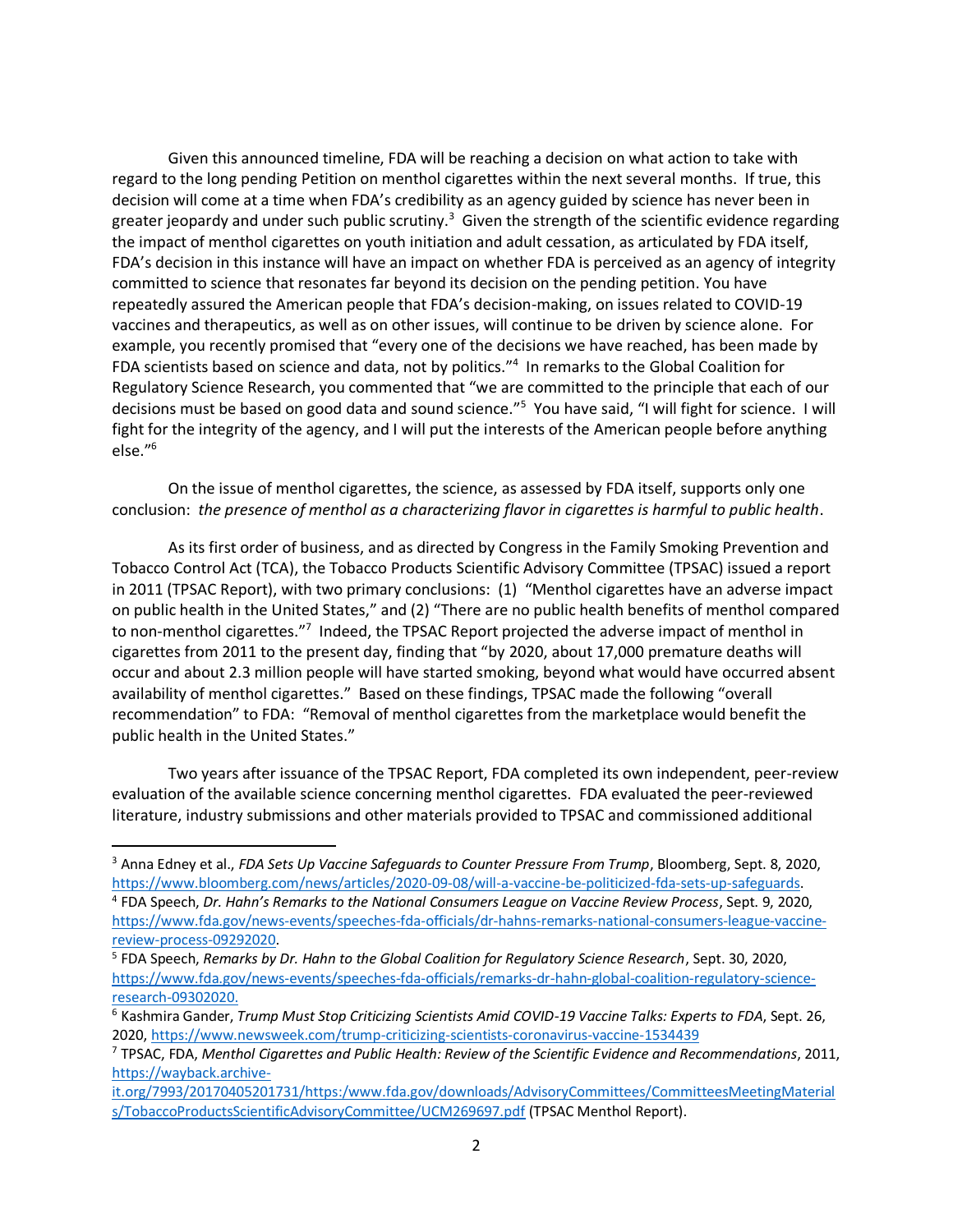analyses. FDA's *Preliminary Scientific Evaluation of the Possible Public Health Effects of Menthol versus Nonmenthol Cigarettes* (FDA Report) reached the overall conclusion, consistent with TPSAC's, that it is "likely that menthol cigarettes pose a public health risk above that seen with nonmenthol cigarettes."<sup>8</sup>

FDA has never wavered in its conclusion that menthol cigarettes are adverse to public health. Indeed, less than two years ago, then-Commissioner Gottlieb announced the agency's intention to "advance a Notice of Proposed Rulemaking that would seek to ban menthol in combustible tobacco products, including cigarettes and cigars . . . .," after expressing his "deep concern" about "the availability of menthol-flavored cigarettes," which "represent one of the most common and pernicious routes by which kids initiate on combustible cigarettes" and "exacerbate troubling disparities in health related to race and socioeconomic status."<sup>9</sup>

Thus, as discussed in more detail below, the available science overwhelmingly supports a rule prohibiting cigarettes in which menthol is a characterizing flavor. Consistent with the long held view that all consequential decisions by FDA should be driven by science and the public health of the American people, not politics and the political fortunes of the few, there is only one possible outcome in response to the pending Citizen Petition: grant the Petition and immediately commence a tobacco product standard rulemaking process leading to a prohibition of menthol cigarettes.

# II. MENTHOL CIGARETTES INCREASE YOUTH INITIATION OF SMOKING

Although the tobacco companies know that almost all new tobacco users begin their addiction as kids, they also know that, to novice smokers, tobacco smoke can be harsh and unappealing. By masking the harshness and soothing the irritation caused by tobacco smoke, menthol cigarettes make it easier for beginners to experiment with cigarettes and ultimately become addicted. Thus, young smokers are more likely to use menthol cigarettes than any other age group. As the FDA has observed, "[m]ultiple studies show a greater use of menthol cigarettes by younger smokers and less usage among older smokers."<sup>10</sup> The TPSAC Report concluded that menthol cigarettes increase the number of children who experiment with cigarettes and the number who become regular smokers, increasing overall youth smoking, and that young people who initiate using menthol cigarettes are more likely to become addicted and become long-term daily smokers.<sup>11</sup> Since 90% of adult smokers begin smoking in their teens,<sup>12</sup> as a starter product for the young, menthol cigarettes are critical to the tobacco industry's need

<sup>8</sup> FDA, *Preliminary Scientific Evaluation of the Possible Public Health effects of Menthol versus Nonmenthol Cigarettes*, 2013[, https://www.fda.gov/media/86497/download](https://www.fda.gov/media/86497/download) (FDA Report).

<sup>9</sup> FDA Statement, *FDA Commissioner Scott Gottlieb, M.D. on proposed new steps to protect youth by prevention access to flavored tobacco products and banning menthol in cigarettes*, Nov. 15, 2018[, https://www.fda.gov/news](https://www.fda.gov/news-events/press-announcements/statement-fda-commissioner-scott-gottlieb-md-proposed-new-steps-protect-youth-preventing-access)[events/press-announcements/statement-fda-commissioner-scott-gottlieb-md-proposed-new-steps-protect-youth](https://www.fda.gov/news-events/press-announcements/statement-fda-commissioner-scott-gottlieb-md-proposed-new-steps-protect-youth-preventing-access)[preventing-access.](https://www.fda.gov/news-events/press-announcements/statement-fda-commissioner-scott-gottlieb-md-proposed-new-steps-protect-youth-preventing-access)

<sup>&</sup>lt;sup>10</sup> Regulation of Flavors in Tobacco Products, 83 Fed. Reg. 12,294, 12,296 (proposed Mar. 21, 2018) (to be codified at 21 C.F.R. pt. 1100, 1140, 1143) ("Advance Notice of Proposed Rulemaking").

<sup>11</sup> TPSAC Menthol Report, s*upra* note 7 at 136, 199-202.

<sup>12</sup> Substance Abuse and Mental Health Services Administration, HHS, *National Survey on Drug Use and* Health, 2014, [https://doi.org/10.3886/ICPSR36361.v1.](https://doi.org/10.3886/ICPSR36361.v1)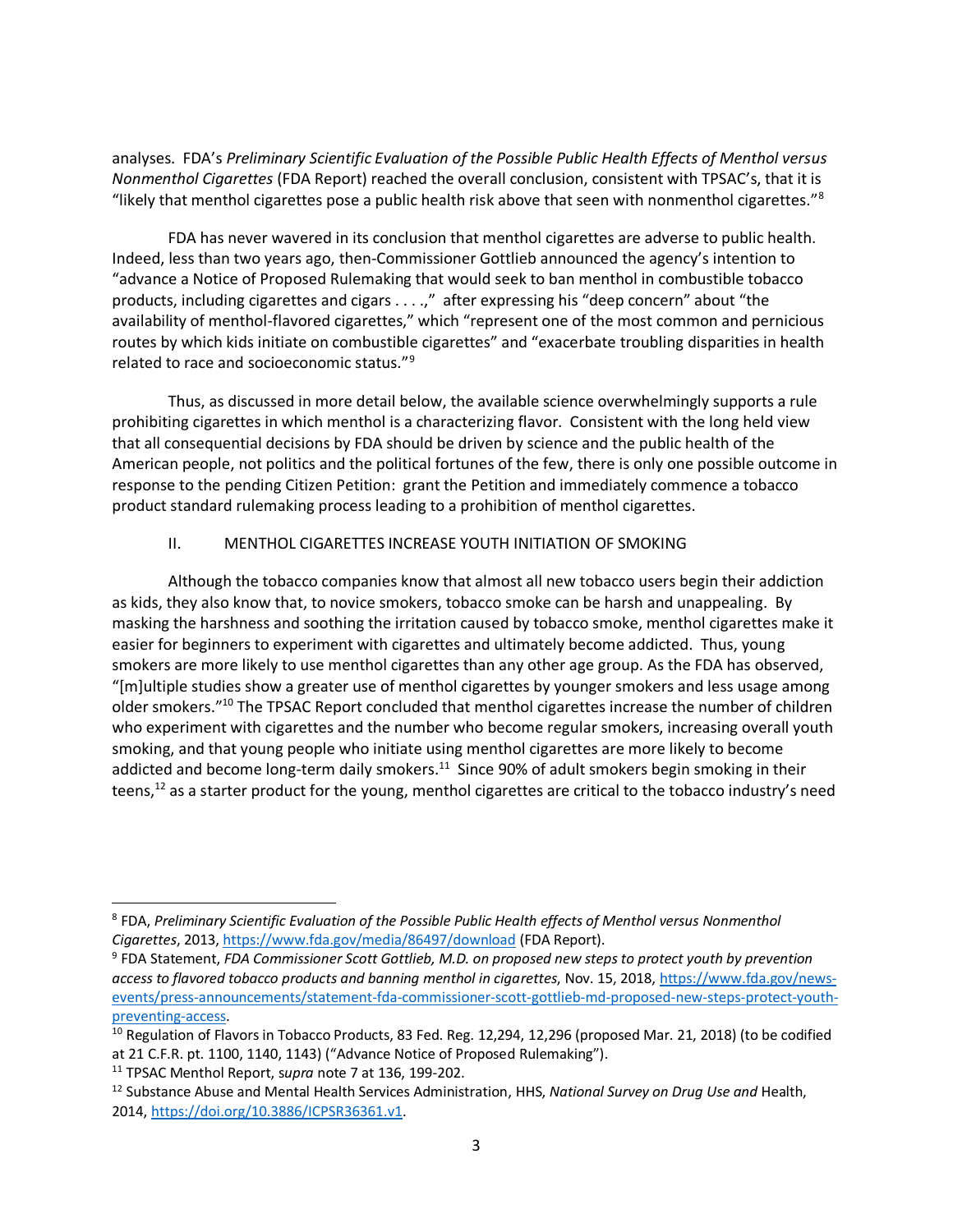to recruit "replacement smokers" for the half of long-term smokers who eventually die from tobaccorelated disease.<sup>13</sup>

Since the reports from TPSAC and FDA, research has continued to demonstrate the popularity of menthol cigarettes among youth and menthol's role in smoking initiation. A 2016 study demonstrated that youth smokers are more likely to use menthol cigarettes than any other age group and over half (54%) of youth smokers ages 12-17 use menthol cigarettes, compared to less than one-third of smokers ages 35 and older.<sup>14</sup> Data from Truth Initiative's Young Adult Cohort Study, a national study of 18-34 year olds, showed that 52% of new young adult smokers initiated with menthol cigarettes. Initiation with menthol cigarettes was higher among black smokers (93.1%) compared to white smokers (43.9%).  $^{15}$ 

The impact of menthol cigarettes in attracting kids, and keeping them addicted, has profoundly adverse effects on their health. FDA has written that "smoking cigarettes during adolescence is associated with lasting cognitive and behavioral impairments, including effects on working memory in smoking teens and alterations in the prefrontal attentional network in young adult smokers."<sup>16</sup> "Use of tobacco products," according to the FDA, "puts youth and young adults at greater risk for future health issues, such as coronary artery disease, cancer, and other known tobacco-related diseases. Youth and young adult . . . cigarette smokers also are at increased risk for future marijuana and illicit drug use, developmental and mental health disorders, reduced lung growth and impaired function, increased risk of asthma, and early abdominal aortic atherosclerosis."<sup>17</sup>

Thus, the science has long demonstrated that menthol in cigarettes, by masking the harshness of cigarette smoke, increase youth initiation of smoking far in excess of non-menthol cigarettes and keep kids addicted.

### III. MENTHOL CIGARETTES INCREASE ADDICTION AND REDUCE CESSATION

The TPSAC and FDA Reports found that, in addition to increasing initiation of smoking among young people, menthol cigarettes are associated with increased nicotine dependence and reduced success in smoking cessation, particularly among African American smokers.<sup>18</sup>

More recent research bolsters these findings. A 2014 randomized clinical trial of FDA-approved cessation treatments among 1,500 US adult smokers found that menthol smoking was associated with reduced likelihood of quitting, compared to non-menthol smoking (31% vs. 38%). Female African

[https://www.ncbi.nlm.nih.gov/books/NBK179276/pdf/Bookshelf\\_NBK179276.pdf](https://www.ncbi.nlm.nih.gov/books/NBK179276/pdf/Bookshelf_NBK179276.pdf) at pg. 691.

<sup>13</sup> U.S. Department of Health and Human Services (HHS), *The Health Consequences of Smoking—50 Years of Progress: A Report of the Surgeon General,* 2014,

<sup>14</sup> Andrea C. Villanti, et al., *Changes in the Prevalence and Correlates of Menthol Cigarette Use in the USA, 2004– 2014*, 25 Tobacco Control ii14, 2016[, https://pubmed.ncbi.nlm.nih.gov/27729565/.](https://pubmed.ncbi.nlm.nih.gov/27729565/)

<sup>15</sup> Joanne D'Silva, et al., *Differences in Subjective Experiences to First Use of Menthol and Nonmenthol Cigarettes in a National Sample of Young Adult Cigarette Smokers*, 20 Nicotine & Tobacco Research 9, 1062-1068, 2018, [https://www.ncbi.nlm.nih.gov/pmc/articles/PMC6093322/.](https://www.ncbi.nlm.nih.gov/pmc/articles/PMC6093322/)

<sup>16</sup> Advance Notice of Proposed Rulemaking, *supra* note 2, at 12,295.

<sup>17</sup> *Id.* at 12,295-96.

<sup>18</sup> TPSAC Menthol Report, *supra* note 7 at 49; FDA Report, *supra* note at 6.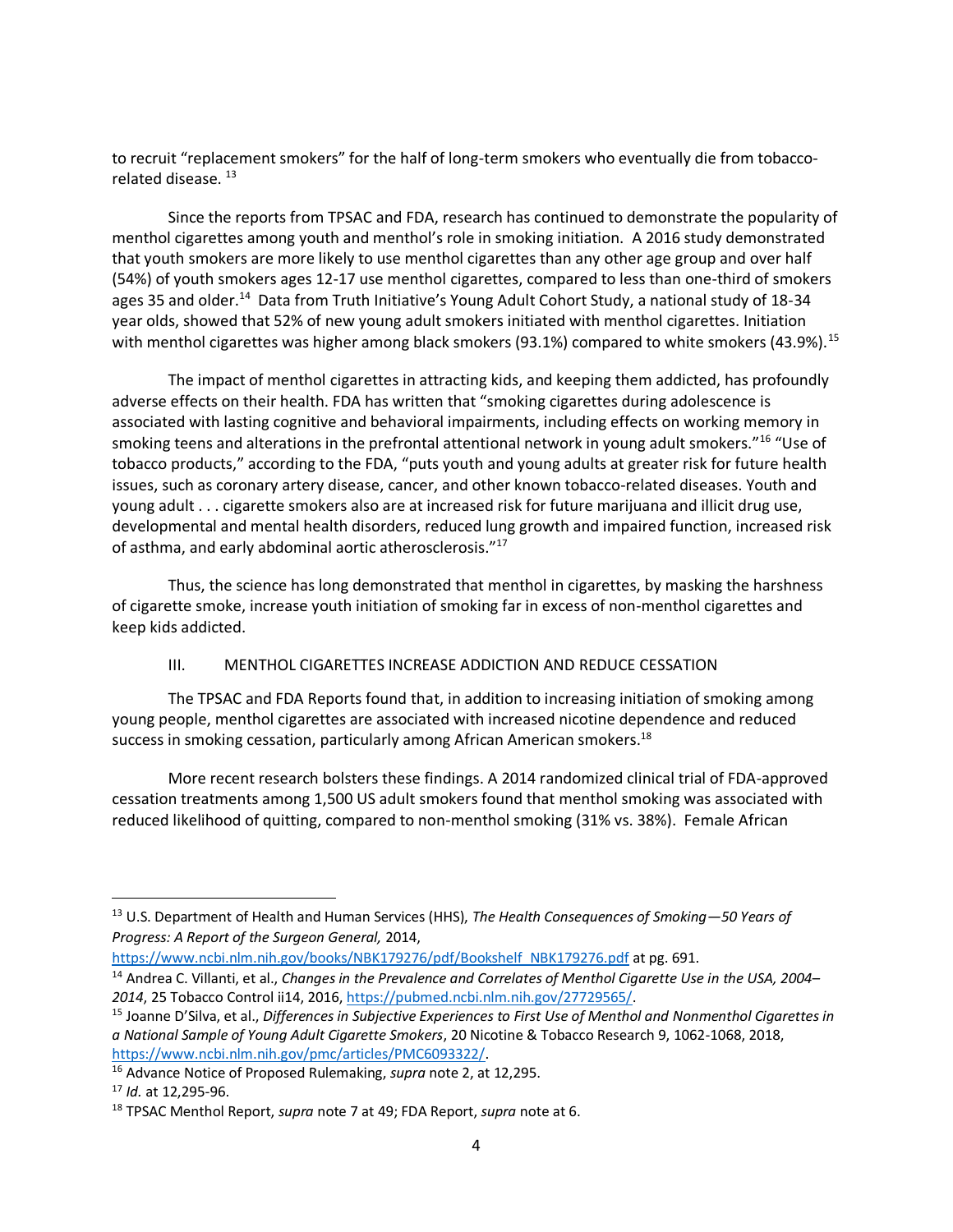American menthol smokers had the lowest quit rates (17 %) of all groups in the study.<sup>19</sup> A meta-analysis of findings from nearly 150,000 smokers found that among African Americans, menthol smokers have a 12% lower odds of smoking cessation compared to non-menthol smokers. <sup>20</sup> The 2020 Surgeon General's Report on smoking cessation also cited numerous studies finding an association between menthol use and lower cessation rates. The report concluded that the evidence is suggestive that restricting menthol products would lead to increased smoking cessation.<sup>21</sup> More recent research, analyzing four waves of data from the government's Population Assessment of Tobacco and Health (PATH) study shows that among daily smokers, menthol cigarette smokers have a 24% lower odds of quitting as compared to non-menthol smokers. This relationship held for both African American (OR=0.47) and white (OR=.78) daily menthol smokers, although there was no significant difference among quit rates for non-daily menthol and non-menthol smokers.<sup>22</sup> This study is one of the most robust longitudinal and nationally representative assessments of the relationship between menthol and cessation.

Data from the 2017 and 2018 National Youth Tobacco Surveys shows that among middle and high school students, menthol smoking was associated with greater smoking frequency (smoking on at least 10 of the last 30 days) and intention to continue smoking, compared to non-menthol smoking.<sup>23</sup> Data from the government's PATH study shows that that youth menthol smokers have significantly higher levels of certain measures of dependence, $24$  and that initiation with a menthol-flavored cigarette is associated with a higher relative risk of daily smoking.<sup>25</sup>

The difficulty that menthol smokers have in quitting is reflected in national smoking prevalence trends. From 2008 to 2014, smoking rates generally declined, but the proportion of smokers using menthol cigarettes increased significantly. Menthol smoking rates have increased among young adults and remained constant among youth and older adults, while non-menthol smoking has decreased in all three age groups. Overall, about 4 out of 10 (38.8%) smokers used menthol cigarettes in 2012-2014, an increase from 34.7% in 2008-2010.<sup>26</sup> Sales trends echo the patterns seen in menthol smoking prevalence. Between 2009 and 2018, sales of non-menthol cigarettes have declined by 33.1% nationally

<sup>19</sup> Stevens S. Smith et al., *Smoking cessation in smokers who smoke menthol and non-menthol cigarettes*, 109 Addiction 2107-2117, 2014[, https://pubmed.ncbi.nlm.nih.gov/24938369/.](https://pubmed.ncbi.nlm.nih.gov/24938369/) 

<sup>20</sup> Philip H. Smith, et al., *Use of Mentholated Cigarettes and Likelihood of Smoking Cessation in the United States: A Meta-Analysis*, 22 Nicotine & Tobacco Research 307-316, 2019[, https://pubmed.ncbi.nlm.nih.gov/31204787/.](https://pubmed.ncbi.nlm.nih.gov/31204787/) <sup>21</sup> HHS, Office on Smoking and Health, *Smoking Cessation, A Report of the Surgeon General*, 2020, [https://www.hhs.gov/sites/default/files/2020-cessation-sgr-full-report.pdf.](https://www.hhs.gov/sites/default/files/2020-cessation-sgr-full-report.pdf)

<sup>22</sup> Sarah D. Mills, et al., *The Relationship between Menthol Cigarette Use, Smoking Cessation and Relapse: Findings from Waves 1 to 4 of the Population Assessment of Tobacco and Health Study*, Nicotine & Tobacco Research, published online October 16, 2020, [https://doi.org/10.1093/ntr/ntaa212.](https://doi.org/10.1093/ntr/ntaa212)

<sup>23</sup> Sunday Azagba, et al., *Cigarette Smoking Behavior Among Menthol and Nonmenthol Adolescent Smokers*, 66 Journal of Adolescent Health 545-550, 2020[, https://pubmed.ncbi.nlm.nih.gov/31964612/.](https://pubmed.ncbi.nlm.nih.gov/31964612/)

<sup>24</sup> Sam N. Cwalina, et al., *Adolescent menthol cigarette use and risk of nicotine dependence: Findings from the national Population Assessment on Tobacco and Health (PATH) study*, Drug and Alcohol Dependence, 2019, [https://www.sciencedirect.com/science/article/pii/S0376871619304922.](https://www.sciencedirect.com/science/article/pii/S0376871619304922)

<sup>25</sup> Andrea C. Villanti, et al., *Association of Flavored Tobacco Use With Tobacco Initiation and Subsequent Use Among US Youth and Adults, 2013-2015*, 2 JAMA Network Open e1913804, 2019, [https://jamanetwork.com/journals/jamanetworkopen/fullarticle/2753396.](https://jamanetwork.com/journals/jamanetworkopen/fullarticle/2753396)

<sup>26</sup> Gary A. Giovino, et al., *Differential trends in cigarette smoking in the USA: is menthol slowing progress?*, 24 Tobacco Control 28-37, 2013, [https://tobaccocontrol.bmj.com/content/tobaccocontrol/24/1/28.full.pdf.](https://tobaccocontrol.bmj.com/content/tobaccocontrol/24/1/28.full.pdf)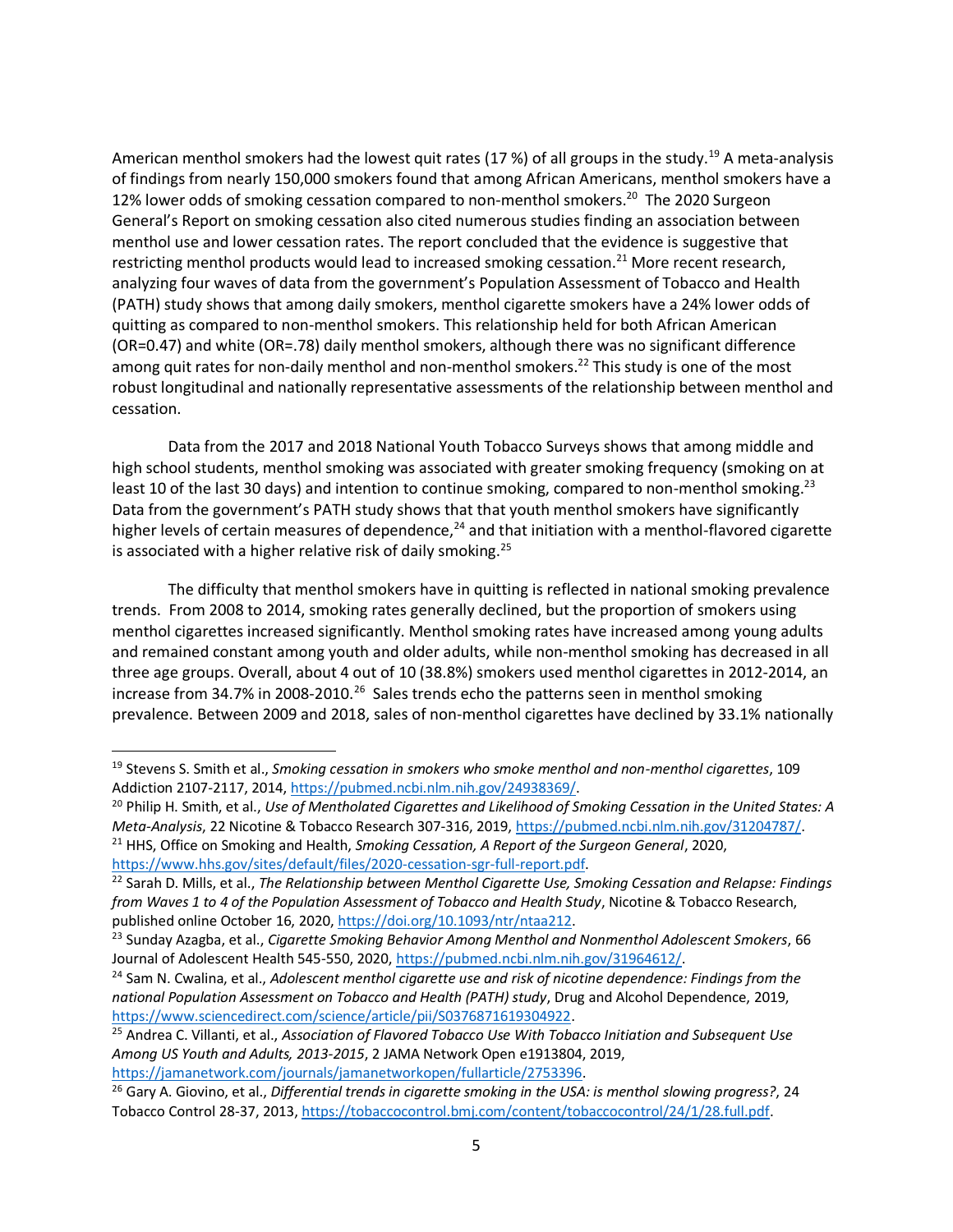while sales of menthol cigarettes have declined by only 8.2% during the same period. Of the decline in cigarette sales between 2009 and 2018, 91% is attributable to nonmenthol cigarettes.<sup>27</sup>

There is little question, therefore, that menthol cigarettes not only introduce young people to smoking; they also increase addiction for youth and adults.

# IV. MENTHOL CIGARETTES DISPROPORTIONATLY HARM THE HEALTH OF AFRICAN AMERICANS AND WORSEN EXISTING HEALTH DISPARITIES

Menthol cigarettes take a disproportionately high toll in disease and death in the African American community, thus worsening existing, and already unacceptable, racial health disparities.<sup>28</sup>

As early as the 1960s, the tobacco industry targeted Black smokers with menthol cigarettes through print media and outdoor advertising.<sup>29</sup> Sponsorship of community and music events, distribution of free cigarettes from mobile vans, and specialized promotions for inner-city retailers were also common tactics to court the African American community.<sup>30</sup> More recently, a 2018 study from California found significantly more menthol advertisements at stores with a higher proportion of African American residents.<sup>31</sup> As FDA concluded in its 2013 Report, "[t]he available data show that ... it is likely that the standard marketing mix approach of price, promotion, product, and place has been used to drive menthol cigarette preference among the urban African American community."<sup>32</sup>

The unrelenting efforts by the industry to force an association of menthol cigarettes with Black culture has led to the highest prevalence of menthol use among any racial or ethnic group in the U.S.<sup>33</sup> African American smokers smoke menthol at more than double the rate for Whites (85% compared to 29%).<sup>34</sup> New evidence consistent with the findings in the FDA and TPSAC reports also confirms that menthol reduces smoking cessation among African Americans.<sup>35</sup> This is despite high motivation to quit among African American smokers, as they are more likely to have made a quit attempt and used

<sup>27</sup> Christine D. Delnevo, et al., *Assessment of Menthol and Nonmenthol Cigarette Consumption in the US, 2000 to 2018*, 3 JAMA Network Open e2013601, 2020,

[https://jamanetwork.com/journals/jamanetworkopen/fullarticle/2769132.](https://jamanetwork.com/journals/jamanetworkopen/fullarticle/2769132)

<sup>28</sup> *See e.g.,* Comments of 47 public health, medical and other organizations in Docket No. FDA-2017-N-6565, Regulation of Flavors in Tobacco Products (July 19, 2018), available at

<https://www.regulations.gov/document?D=FDA-2017-N-6565-23022> and Comments of 25 public health and medical groups in Docket No. FDA-2013-N-0521, Menthol in Cigarettes, Tobacco Products; Request for Comments, available a[t https://www.regulations.gov/document?D=FDA-2013-N-0521-0443,](https://www.regulations.gov/document?D=FDA-2013-N-0521-0443) which we incorporate by reference here.

<sup>29</sup> *Supra* note 7 at 72, 74.

<sup>30</sup> *Supra* note 7 at 73.

<sup>31</sup> Nina Schleicher, et al., *California Tobacco Retail Surveillance Study, 2018*, Stanford Prevention Research Center 3, 22, 2019,

[https://www.cdph.ca.gov/Programs/CCDPHP/DCDIC/CTCB/CDPH%20Document%20Library/ResearchandEvaluatio](https://www.cdph.ca.gov/Programs/CCDPHP/DCDIC/CTCB/CDPH%20Document%20Library/ResearchandEvaluation/Reports/CaliforniaTobaccoRetailSurveillanceStudyReport-2018.pdf) [n/Reports/CaliforniaTobaccoRetailSurveillanceStudyReport-2018.pdf.](https://www.cdph.ca.gov/Programs/CCDPHP/DCDIC/CTCB/CDPH%20Document%20Library/ResearchandEvaluation/Reports/CaliforniaTobaccoRetailSurveillanceStudyReport-2018.pdf)

<sup>32</sup> FDA Report, *supra* note 8, at 5.

<sup>33</sup> Andrea C. Villanti., et al., *Changes in the prevalence and correlates of menthol cigarette use in the USA, 2004– 2014*, 25(Suppl 2) Tobacco Control ii14-ii20, 2016[, https://pubmed.ncbi.nlm.nih.gov/27729565/.](https://pubmed.ncbi.nlm.nih.gov/27729565/) <sup>34</sup> *Id.*

<sup>35</sup> *Supra* note 20 (finding that among African American smokers, menthol smokers had 12% lower odds of successfully quitting smoking compared to non-menthol smokers).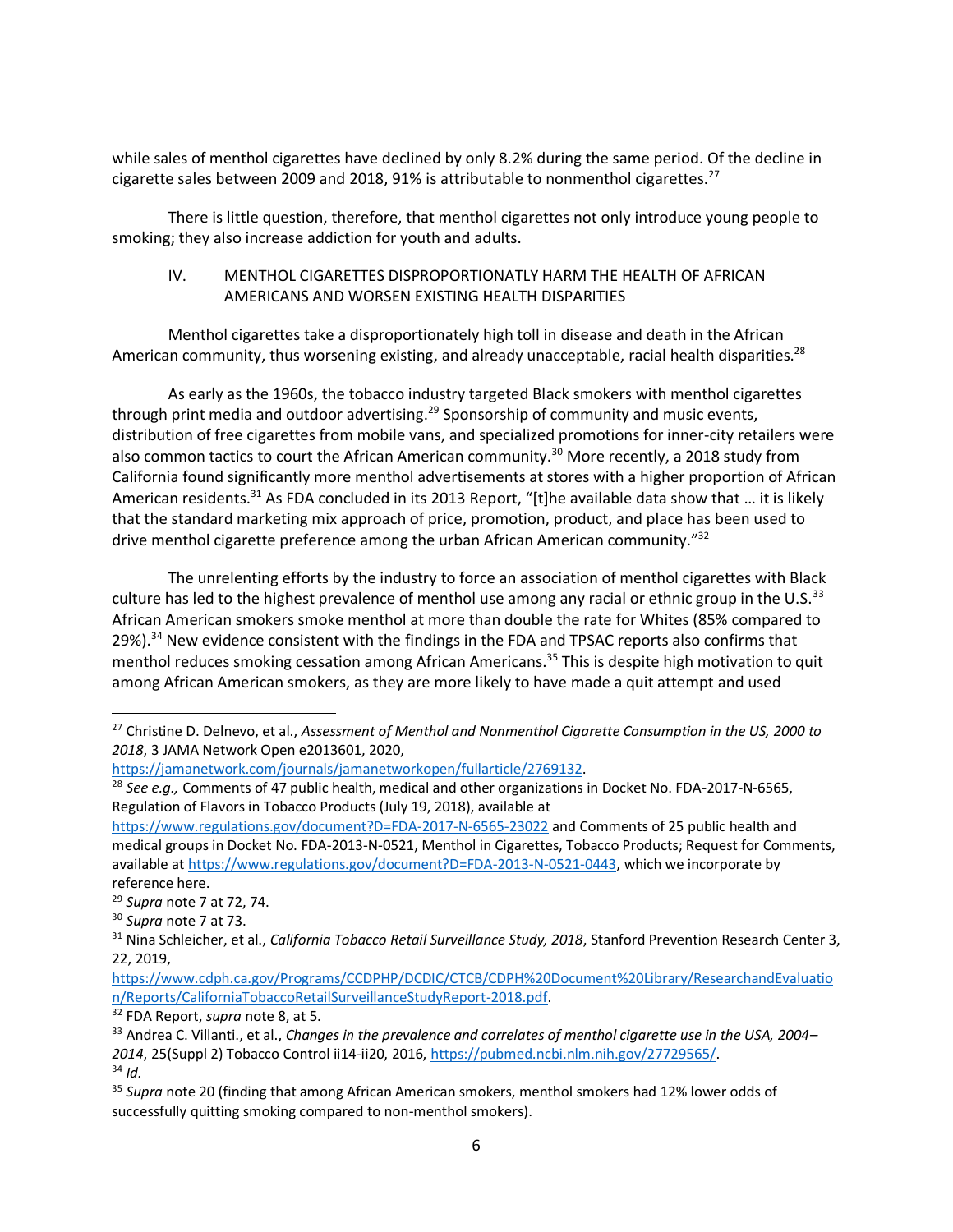counseling services in the previous year than White smokers.<sup>36</sup> Decreased cessation success also likely contributes to more Black Americans dying from lung cancer than any other type of cancer.<sup>37</sup> The lower likelihood of smoking cessation among African American menthol smokers is described in the 2020 Surgeon General's Report on smoking cessation, which notes that, "Use of menthol cigarettes has been shown to contribute to tobacco cessation-related disparities in the United States."<sup>38</sup> In its 2011 report to FDA, TPSAC estimated that by 2020, 4,700 excess African American deaths would be attributable to menthol cigarettes, and over 460,000 African Americans would have started smoking because of menthol cigarettes.<sup>39</sup>

The menthol cigarette burden borne by African Americans is just one of many long-standing health disparities among communities of color. These disparities have become even more glaring in light of the COVID-19 pandemic. A Harvard University analysis of COVID-19 mortality rates by race/ethnicity found that Black COVID-19 patients between 25 and 54 years old were approximately seven to nine times as likely to die from COVID-19 as White COVID-19 patients.<sup>40</sup> A CDC report on hospitalization rates of patients with confirmed COVID-19 across 14 states found that while only 18% of the population captured by their report are African Americans, they found that 33% of all hospitalized patients with race/ethnicity data were African American, suggesting an overrepresentation of African Americans among hospitalized patients.<sup>41</sup> Another study currently under review evaluated COVID-19 diagnoses and deaths across United States counties with disproportionate numbers of African American residents. The study found disproportionately higher COVID-19 deaths in primarily Black counties in both small metro areas as well as rural areas.<sup>42</sup> Further, the study also found that the disproportionately African American counties with higher rates of COVID-19 diagnoses and deaths also showed greater diabetes diagnoses, heart disease deaths, and hypertension disease deaths—all underlying conditions known to exacerbate COVID-19.<sup>43</sup>

<sup>36</sup> See e.g., CDC, *Quitting Smoking Among Adults—United States, 2000-2015*, 65 Morbidity and Mortality Weekly Report 1457-1464, 2017[, https://www.cdc.gov/mmwr/volumes/65/wr/pdfs/mm6552a1.pdf;](https://www.cdc.gov/mmwr/volumes/65/wr/pdfs/mm6552a1.pdf) Jacqueline M. Royce, et al., *Smoking Cessation Factors among African Americans and Whites: COMMIT Research Group*, 83 American Journal of Public Health 220-226*,* 1993[, https://www.ncbi.nlm.nih.gov/pmc/articles/PMC1694582/.](https://www.ncbi.nlm.nih.gov/pmc/articles/PMC1694582/) 

<sup>37</sup> American Cancer Society, *Cancer Facts & Figures for African Americans, 2016-2018*, 2016,

[http://www.cancer.org/acs/groups/content/@editorial/documents/document/acspc-047403.pdf;](http://www.cancer.org/acs/groups/content/@editorial/documents/document/acspc-047403.pdf) Linda A. Alexander, et al., Why We Must Continue to Investigate Menthol's Role in the African American Smoking Paradox, 18 (Suppl 1) *Nicotine & Tobacco Research* S91-S101, 2016, [https://pubmed.ncbi.nlm.nih.gov/26980870/.](https://pubmed.ncbi.nlm.nih.gov/26980870/)

<sup>38</sup> *Supra* note 21.

<sup>39</sup> *Supra* note 7.

<sup>40</sup> Mary T. Bassett et al, *The unequal toll of COVID-19 mortality by age in the United States: Quantifying racial/ethnic disparities*, 19 The Harvard Center for Population and Development Studies Working Paper Series 1- 18, 2020, [https://cdn1.sph.harvard.edu/wp-content/uploads/sites/1266/2020/06/20\\_Bassett-Chen-](https://cdn1.sph.harvard.edu/wp-content/uploads/sites/1266/2020/06/20_Bassett-Chen-Krieger_COVID-19_plus_age_working-paper_0612_Vol-19_No-3_with-cover-1.pdf)Krieger COVID-19 plus age working-paper 0612 Vol-19 No-3 with-cover-1.pdf.

<sup>41</sup> Shikha Garg, et al., *Hospitalization rates and characteristics of patients hospitalized with laboratory-confirmed coronavirus disease 2019—COVID-NET, 14 States, March 1–30, 2020*, 69 Morbidity and Mortality Weekly Report 458-464, 2020[, https://www.cdc.gov/mmwr/volumes/69/wr/pdfs/mm6915e3-H.pdf.](https://www.cdc.gov/mmwr/volumes/69/wr/pdfs/mm6915e3-H.pdf)

<sup>42</sup> Laura Barrón-Lopez, *A new study shows just how badly black people have been hit by Covid-19*, Politico, May 5, 2020, [https://www.politico.com/news/2020/05/05/black-counties-disproportionately-hit-by-coronavirus-237540.](https://www.politico.com/news/2020/05/05/black-counties-disproportionately-hit-by-coronavirus-237540) <sup>43</sup> *Id.*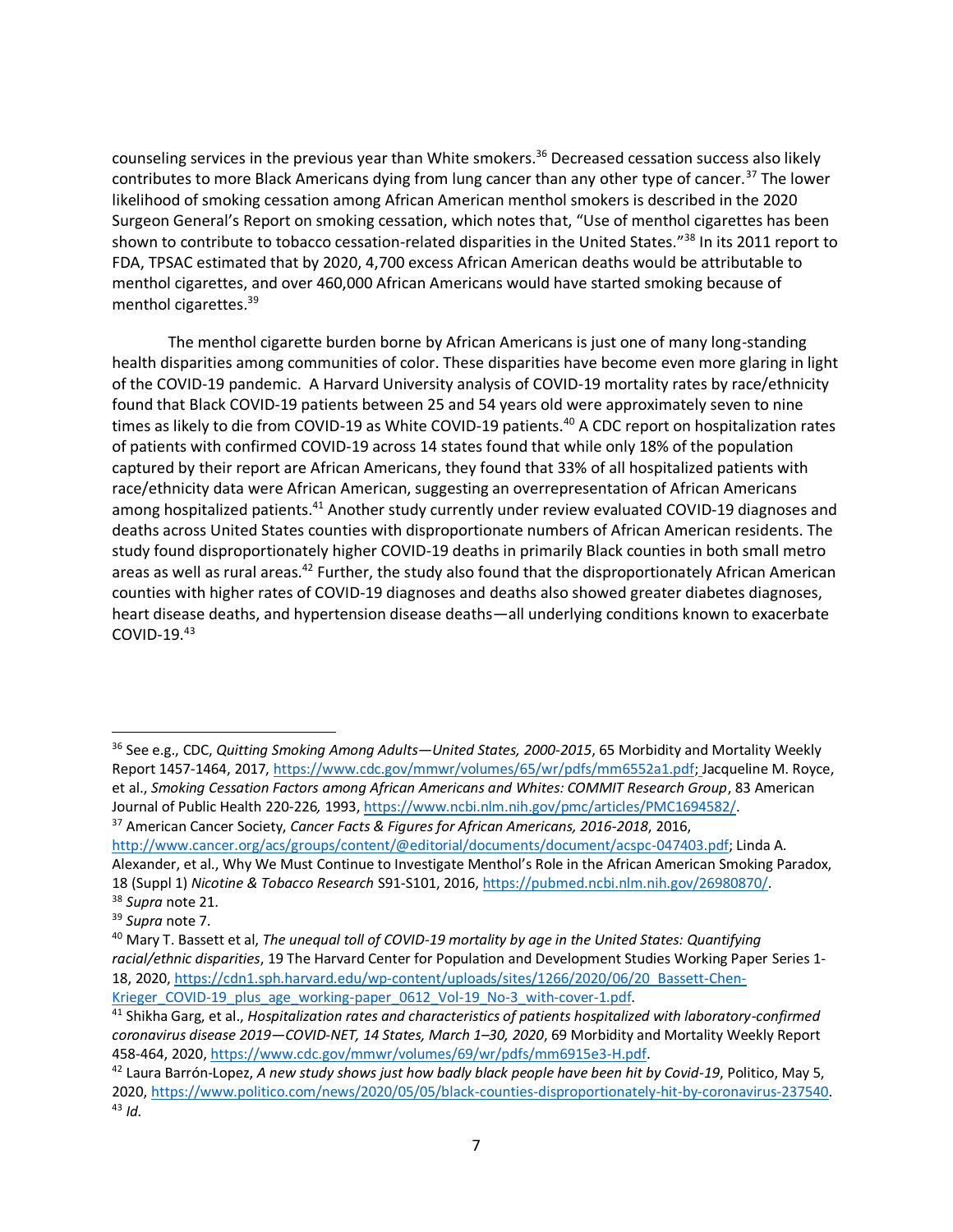There is also a growing body of evidence that smoking increases the risk for severe illness and death from the novel coronavirus.<sup>44</sup> According to the Centers for Disease Control and Prevention, "Being a current or former cigarette smoker increases your risk of severe illness from COVID-19."<sup>45</sup> The World Health Organization has also noted that "[t]obacco smoking is a known risk factor for many respiratory infections and increases the severity of respiratory diseases," and that "a review of studies by public health experts convened by WHO . . .found that smokers are more likely to develop severe disease with COVID-19 compared to non-smokers."<sup>46</sup> Given the link between smoking and severe symptoms of COVID-19, and the already disparate impact of COVID-19 on African Americans, FDA action on menthol cigarettes is now more urgent than ever.

V. PROHIBITING MENTHOL CIGARETTES WILL PROMOTE THE PUBLIC HEALTH BECAUSE IT WILL LIKELY CAUSE SIGNIFICANT NUMBERS OF CURRENT MENTHOL SMOKERS TO QUIT RATHER THAN SWITCH TO NON-MENTHOL CIGARETTES

As discussed above, the scientific evidence strongly establishes that the availability of menthol cigarettes both increases the level of smoking initiation and decreases the level of smoking cessation. There is a growing body of evidence that the elimination of menthol cigarettes would lead a substantial number of current menthol smokers to quit smoking rather than switch to non-menthol cigarettes in response to a prohibition on menthol cigarettes.

A 2010 study by Tauras, et al., examined whether a prohibition on menthol cigarettes would cause menthol smokers to simply switch to non-menthol cigarettes.<sup>47</sup> They examined the response of menthol and non-menthol smokers to price changes and smoke-free laws. The examination of price data indicated that non-menthol cigarettes are not a close substitute for menthol cigarettes; i.e., very few menthol smokers responded to price changes of non-menthol cigarettes relative to menthol cigarettes by switching to non-menthol. This pattern was particularly evident among younger smokers and African American smokers. The results of this study indicate that in the event of a prohibition on menthol cigarettes, a large number of current menthol smokers would likely quit smoking rather than switch to non-menthol cigarettes.

O'Connor, et al.<sup>48</sup> surveyed a sample of 471 adolescent and adult smokers recruited from an online survey panel. Of the menthol smokers surveyed, 36.5% reported that in the event of prohibition

<sup>44</sup> *See e.g.,* Mandeep R. Mehra, et al., *Cardiovascular Disease, Drug Therapy, and Mortality in Covid-19*, 382 New England Journal of Medicine e102, 2020,

[https://www.nejm.org/doi/full/10.1056/NEJMoa2007621?query=featured\\_home;](https://www.nejm.org/doi/full/10.1056/NEJMoa2007621?query=featured_home) Wei-jie Guan, et al., *Clinical Characteristics of Coronavirus Disease 2019 in China*, 382 New England Journal of Medicine 1708-1720, 2020, [https://www.nejm.org/doi/full/10.1056/NEJMoa2002032.](https://www.nejm.org/doi/full/10.1056/NEJMoa2002032)

<sup>45</sup> CDC, *Coronavirus Disease 2019 (COVID-19) – People with Certain Medical Conditions*, Oct. 16, 2020, [https://www.cdc.gov/coronavirus/2019-ncov/need-extra-precautions/people-with-medical-conditions.html.](https://www.cdc.gov/coronavirus/2019-ncov/need-extra-precautions/people-with-medical-conditions.html) <sup>46</sup> World Health Organization, *WHO Statement: Tobacco use and COVID-19*, World Health Organization, May 11, 2020, [https://www.who.int/news/item/11-05-2020-who-statement-tobacco-use-and-covid-19.](https://www.who.int/news/item/11-05-2020-who-statement-tobacco-use-and-covid-19)

<sup>47</sup> John A. Tauras, et al., *Menthol and non-menthol smoking: the impact of prices and smoke-free laws*, 105(Suppl.1) Addiction 115-123, 2010, [https://pubmed.ncbi.nlm.nih.gov/21059142/.](https://pubmed.ncbi.nlm.nih.gov/21059142/) 

<sup>48</sup> Richard J. O'Connor et al., *What would menthol smokers do if menthol in cigarettes were banned? Behavioral intentions and simulated demand*, 107 Addiction 1330-8, 2012, [https://www.ncbi.nlm.nih.gov/pmc/articles/PMC3370153/.](https://www.ncbi.nlm.nih.gov/pmc/articles/PMC3370153/)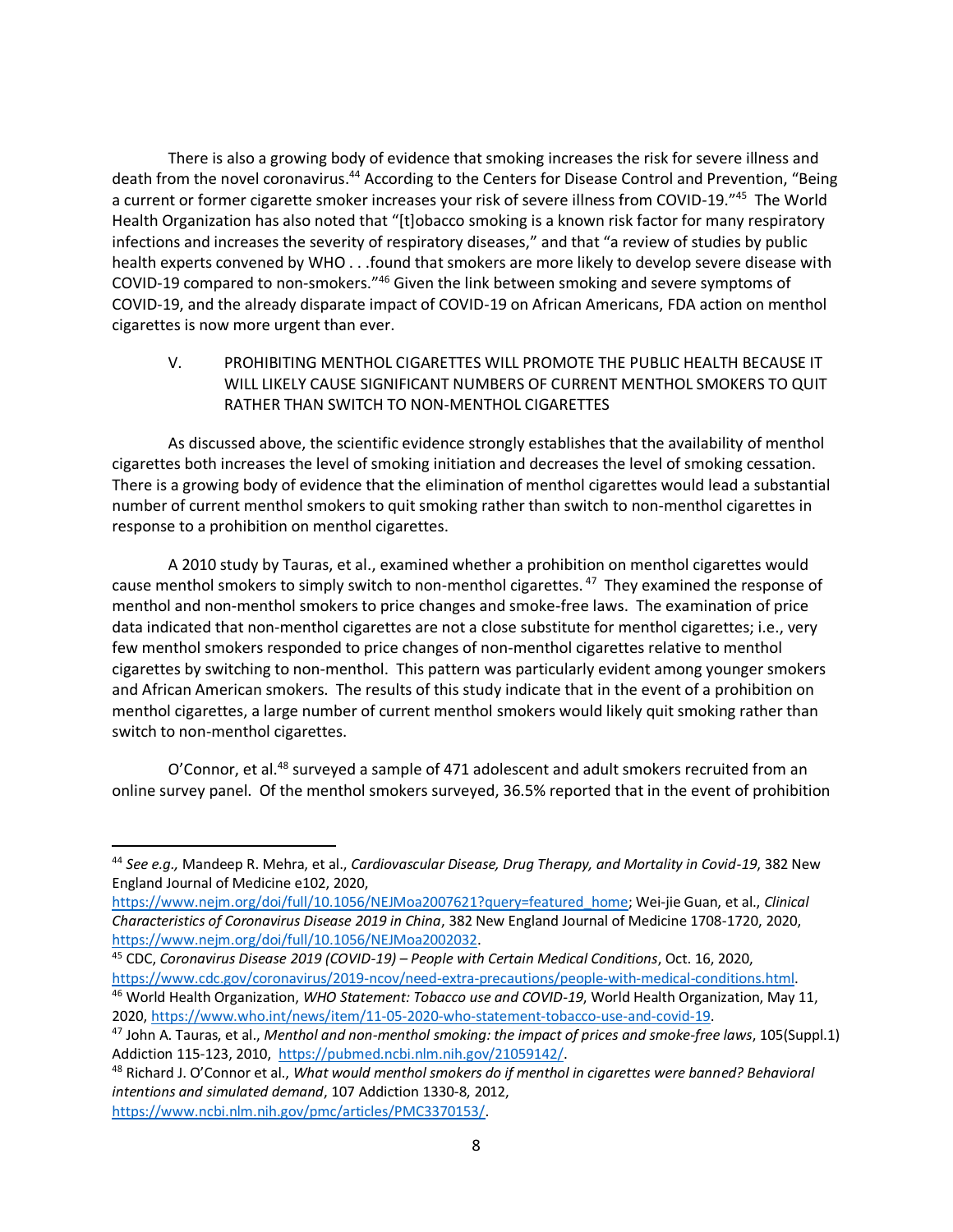on menthol cigarettes by the FDA, they would try to quit smoking. Over 17% said they would not consider using non-menthol cigarettes.

The likelihood of significant quitting also is indicated by the recent experience in Canada. In October, 2017, Canada banned menthol cigarettes nationwide although most provinces had banned them prior to the nationwide law. Surveillance data from Ontario, which banned menthol cigarettes in January, 2017 showed an increase in quit attempts and cessation. A two-year follow-up survey found that both daily and occasional menthol smokers were more likely than non-menthol smokers to report having quit smoking for six months (18% and 15%, vs. 7%) or having a made a quit attempt (72% and 74%, vs. 58%).<sup>49</sup> Research on the impact of Canada's national ban is also starting to emerge. Data from the International Tobacco Control Policy Evaluation Project (ITC) are consistent with the findings on the impact of the Ontario ban. Specifically, ITC researchers, using longitudinal surveys of Canadian smokers found that following the national ban, menthol smokers were more likely to try to quit than nonmenthol smokers (60% vs. 48%), and were twice as likely to have quit smoking for at least six months  $(12\% \text{ vs. } 6\%).^{50}$ 

It is important to recognize that a reduction in the number of smokers resulting from the response of current menthol smokers to a tobacco product standard prohibiting cigarettes from containing menthol as a characterizing flavor would be in addition to longer-term reductions attributable to the lower rate of initiation and the higher rate of cessation that would occur if the market were free of menthol cigarettes.

VI. ANY RISKS OF ADVERSE CONSEQUENCES FROM PROHIBITING MENTHOL CIGARETTES CAN BE AMELIORATED AND DO NOT OUTWEIGH THE CLEAR PUBLIC HEALTH BENEFITS

In its recent filing in *AATCLC v. HHS*, the government noted that "[p]olicymakers have expressed concern about menthol cigarette use among African American smokers, but have also worried about the potential negative consequences of prohibiting a product that is regularly used by a large number of addicted adult users. The feared consequences include the possibility of overwhelming the health care system if millions of smokers were to need cessation assistance at the same time, and of increasing illegal cigarette sales, which could also pose risks to public health."<sup>51</sup> These expressed concerns parrot the longtime, and unfounded, arguments of the tobacco industry against menthol restrictions and other tobacco control policies.

> A. The possible need for greater smoking cessation resources does not justify continuing to allow menthol as a characterizing flavor in cigarettes.

As noted above, one of the significant effects of a menthol prohibition would be a likely increase in the numbers of menthol cigarette smokers who want to quit. As suggested in FDA's recent court

<sup>49</sup> Chalton, M., et al., *Impact of a menthol ban on smoking cessation: A two year follow up*, presented at the 2020 Annual Conference of the Society for Research on Nicotine and Tobacco, 2020.

<sup>50</sup> Chung-Hall, et al., *Evaluating the impact of menthol cigarette bans on cessation and smoking behaviours in Canada: Findings from the 2016-2018 ITC 4 Country Smoking and Vaping Surveys*, presented at the 2020 meetings of the Society for Research on Nicotine & Tobacco, 2020.

<sup>51</sup> *AATCLC, et al. v. HHS, et al.*, Federal Defendants' Memorandum in Support of Motion to Dismiss, at 2.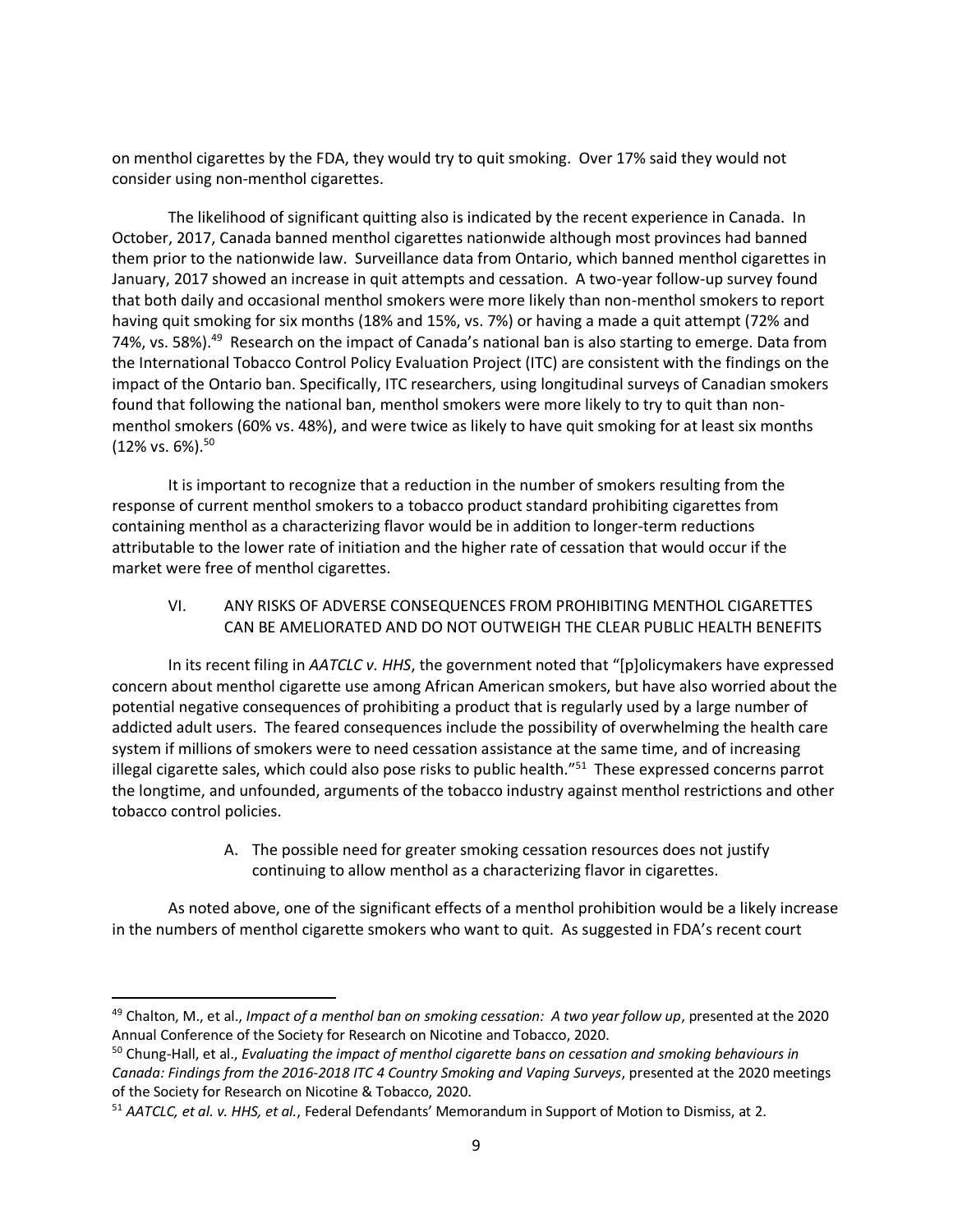filing, opponents of action against menthol raise the prospect of millions of smokers overwhelming the nation's existing capacity to provide cessation services.

First, there is no evidence that if FDA prohibited menthol as a characterizing flavor in cigarettes, leading more smokers to want to quit, it would overwhelm the existing capacity to provide cessation services. The vast majority of Americans who quit smoking do so on their own. The capacity to assist those who need help has also advanced with the advent of online cessation assistance to complement existing quit lines. 52

Even if a menthol cigarette tobacco product standard would lead more smokers to try to quit (a positive development), the answer is to expand the capacity of our current system to assist those smokers. There are multiple ways to do so. One mechanism might be a national strategy to provide support for menthol smokers through education and expanded availability of cessation services that will enable smokers motivated to quit and looking for assistance to do so successfully. If FDA were to propose a menthol cigarette tobacco product standard, the rulemaking process would provide time to develop such support. The TCA provides for an implementation period of at least one year from publication of a final rule establishing a product standard before the rule may be effective.<sup>53</sup> Advance planning for such public education and cessation efforts could begin as soon as FDA initiated the rulemaking process, which requires additional time for interagency review, a public comment period, and consideration of all comments.

Two major initiatives could accompany a rule proposing a menthol prohibition. First, FDA should sponsor a broad evidence-based media and public education campaign to inform the public of the prohibition on menthol and the resources available to support quitting by former menthol smokers. Such a campaign should prioritize reaching communities where the usage of menthol cigarettes is high. In a best case scenario, it would precede the implementation of the prohibition and inform consumers about the availability of resources to support cessation.

Second, access to cessation services should continue to be expanded. The Affordable Care Act already provides for expanded cessation coverage. It includes a requirement that all non-grandfathered group and individual insurance plans – including insurers and plans required to cover the essential health benefit, cover USPSTF recommended tobacco cessation services States that expanded eligibility for Medicaid under the Affordable Care Act are also required to cover USPSTF recommended services. These provisions should be rigorously enforced. Further, additional resources could be devoted to expanding telephone cessation support in each state through 1-800-QUIT NOW, which can provide free counseling and other cessation services to those who do not otherwise have access to them, and in recent years a number of online resources have been developed. Finally, FDA has the authority to complement action by the Center for Tobacco Products with actions by its Center for Drug Evaluation and Research to ensure that the potential benefits of current FDA-approved nicotine

<sup>&</sup>lt;sup>52</sup> U.S. Department of Health and Human Services. Smoking Cessation. A Report of

the Surgeon General. Atlanta, GA: U.S. Department of Health and Human Services, Centers for Disease Control and Prevention, National Center for Chronic Disease Prevention and Health Promotion, Office on Smoking and Health, 2020.

<sup>53</sup> 21 U.S.C. 387g(d)(2).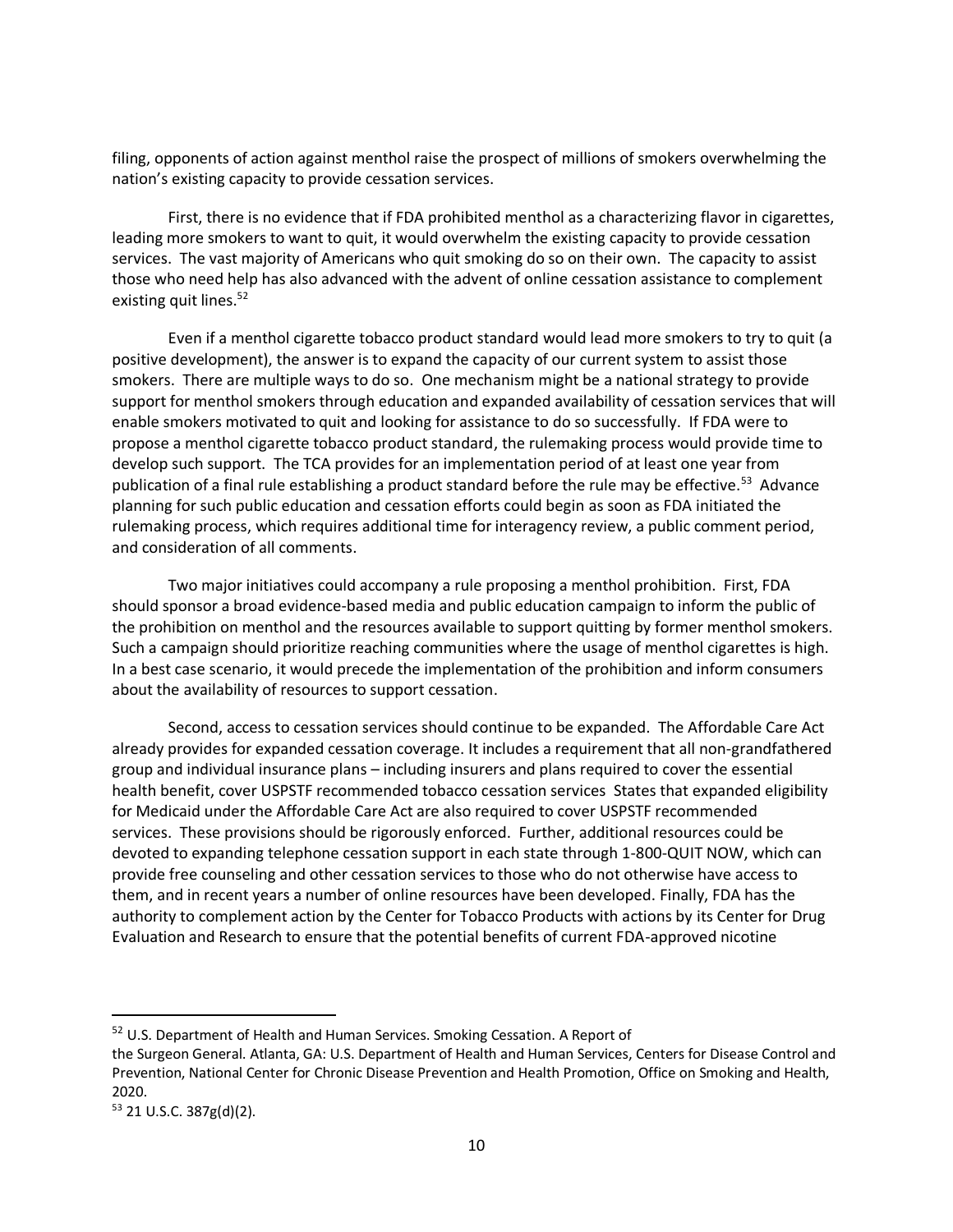replacement products are maximized and the availability of new and innovative cessation products is encouraged.

Thus, the federal government has the ability to take action to address the likely beneficial increase in demand for cessation services to produce a positive public health response. The expected increase in the number of smokers who will try to quit is not a justification for inaction; it is a reason to act now to prohibit menthol cigarettes.

> B. Prohibiting menthol cigarettes will not cause the emergence of an illicit market that will nullify the public health gains from such a policy.

The tobacco industry historically has itself both contributed to whatever illicit market in cigarettes that has existed in the United States and used the claim that virtually every tobacco control strategy will create an uncontrolled illicit market to argue against the adoption of tobacco control strategies proven to reduce smoking prevalence and save lives – like higher cigarette taxes, stronger health warnings, and stronger regulation. The risk of an illegal market has invariably been exaggerated by the industry, including the unlikely feared scenario that such an illicit market would be large enough to undermine the public health benefit of a menthol cigarette tobacco product standard. FDA has the tools to prevent the growth of any potential illicit market. There is little reason to believe, however, that a substantial illicit market would arise from a menthol cigarette prohibition. As the National Research Council and the Institute of Medicine found, "the limited evidence now available suggests that if conventional cigarettes are modified by regulations, the demand for illicit versions of them is likely to be modest."<sup>54</sup>

First, there is no evidence that menthol restrictions have given rise to an illicit market in the jurisdictions in which restrictions have been implemented. For example, a study of illicit cigarette seizures in Nova Scotia, which in 2015 became the first jurisdiction in the world to ban menthol cigarettes, found that the number of illegal cigarettes seized did not increase after the menthol ban was implemented, despite an intensification of enforcement efforts. Thus, the study found that "illicit cigarette sales in the province are similarly unlikely to be increasing."<sup>55</sup>

Second, contrary to the industry's contention, the experience of states and cities in increasing cigarette taxes does not support the view that a burgeoning illicit market would largely replace the legal market in menthol.<sup>56</sup> The strong consensus of economic studies is that every 10% increase in the real price of cigarettes reduces overall cigarette consumption by approximately 3-5%, reduces the number of

<sup>54</sup> National Research Council and Institute of Medicine, *Understanding the U.S. Illicit Market: Characteristics, Policy Context, and Lessons from International Experiences*, National Academies Press, 2015, at 9.

<sup>55</sup> Michael Stoklosa, *No surge in illicit cigarettes after implementation of menthol ban in Nova Scotia*, 28 Tobacco Control 702-794, 2018, [https://tobaccocontrol.bmj.com/content/28/6/702.full.](https://tobaccocontrol.bmj.com/content/28/6/702.full)

 $56$  The industry's suggestion that restrictions on menthol in cigarettes would lead to increased black market activity is largely based on its own self-serving misrepresentation of "the history of cigarette black markets that have developed in the United States and Canada following tax-driven increases in cigarette prices." Compass Lexecon, *Estimating consequences of a ban on the legal sale of menthol cigarettes*, presented at TPSAC, Nov. 18 and Jan. 10, 2011, at 3 (study commissioned by Lorillard Tobacco Company); *See also* Non-Voting Industry Representatives of TPSAC, *The Industry Menthol Report, Menthol Cigarettes: No Disproportionate Impact on Public Health* 216, Mar. 23, 2011, [https://permanent.fdlp.gov/gpo41693/UCM249320-508ed.pdf.](https://permanent.fdlp.gov/gpo41693/UCM249320-508ed.pdf)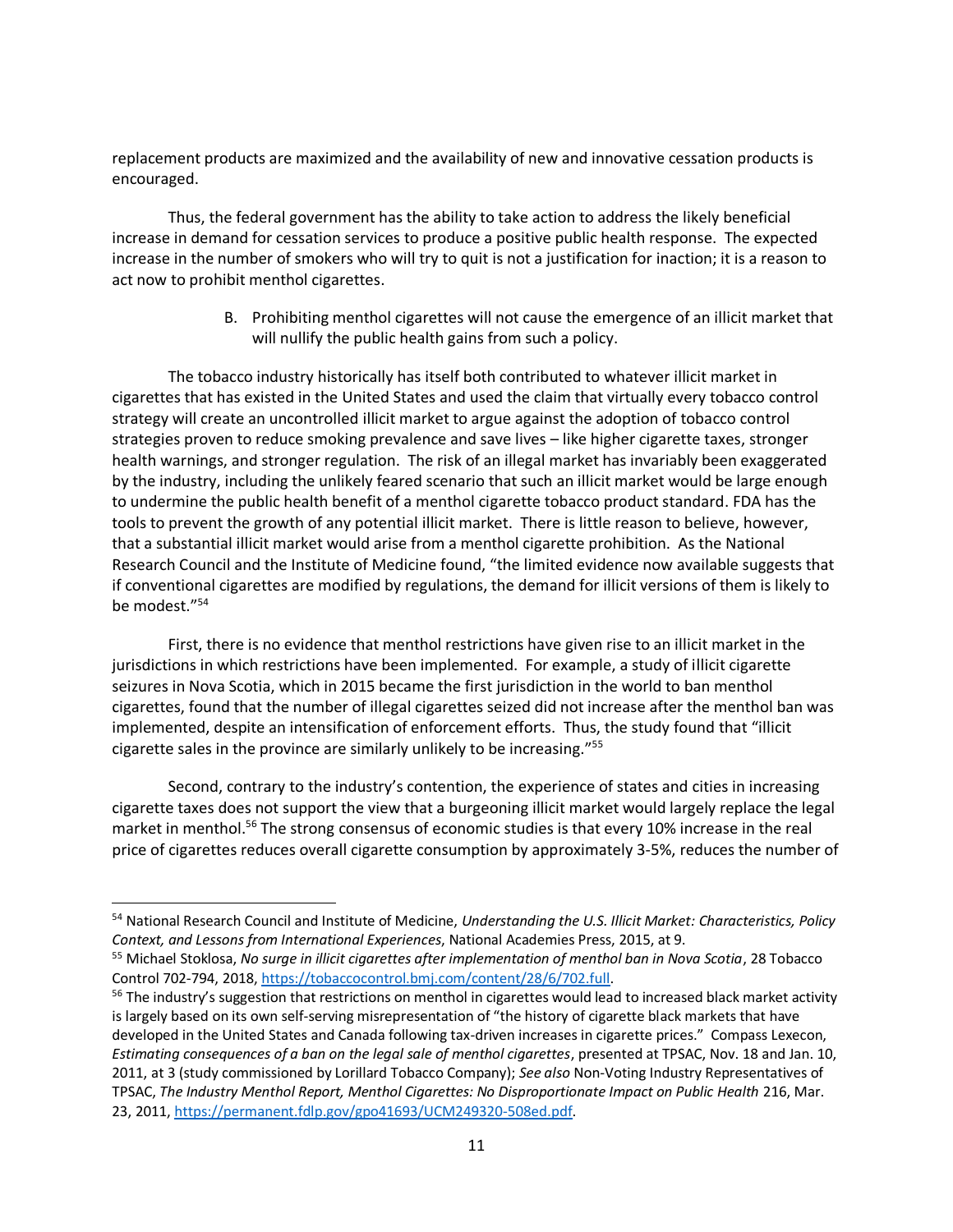young-adult smokers by 3.5%, and reduces the number of kids who smoke by 6-7%.<sup>57</sup> Data collected subsequent to tax increases in these jurisdictions also verify significant and measurable reductions in consumption despite industry claims about illicit sales.<sup>58</sup> Thus, whatever illicit market arises from cigarette tax increases, it does not come close to nullifying the effects of tax increases in reducing cigarette consumption, particularly among the young.

Third, sustaining an underground market for menthol cigarettes would be uniquely difficult. In order for widespread marketing of menthol cigarettes to occur, the cigarettes must be readily identifiable as mentholated from their packaging and promotion. Put differently, the illegality of the cigarettes will be clear from the packaging and promotion of the cigarettes themselves, especially if FDA were to fulfill its statutory mandate to implement a comprehensive track-and-trace system (discussed more fully below). This is in stark contrast to current illicit cigarette markets (on which the industry relies for its speculation about menthol illicit markets), in which the illicit market functions to conceal the illegality of the product. Thus, counterfeit cigarettes are disguised as legitimate and cigarettes smuggled from low-tax to high-tax jurisdictions often have counterfeit tax stamps. Moreover, even if it were not clear from the packaging or promotion that cigarettes were mentholated, the use of menthol as a characterizing flavor would be readily apparent to anyone inspecting or sampling them.

In addition, whereas interstate smuggling to avoid high taxes involves diversion of finished products into the illegal market, a menthol cigarette illegal market must involve the large-scale manufacturing of illegal products. The establishment of a clandestine manufacturing facility capable of producing and shipping a substantial number of menthol cigarettes – in violation of a host of federal laws – is highly implausible. Moreover, the enactment of the Prevent All-Cigarette Trafficking (PACT) Act, requiring pre-payment of taxes on Internet, mail order and other non-face-to-face cigarette sales (known as "delivery sales"), as well as prohibiting sending cigarettes through the U.S. mail, also has diminished illegal sales of cigarettes direct to consumers<sup>59</sup> and would continue to be a potent tool against the emergence of a significant illegal market in menthol cigarettes.

Fourth, FDA has not only clear authority, but a statutory mandate to implement a comprehensive track-and-trace system "to assist in investigating potential illicit trade, smuggling, or counterfeiting of tobacco products."<sup>60</sup> Section 920 of the TCA requires that FDA ensure the risk of illegal markets does not diminish the capacity of regulations to deliver the full range of public health protections envisioned by the statute. Congress did not conclude that the potential threat of illicit markets is a reason to refrain from regulation, but rather explicitly required the FDA to protect against such a threat – whether real or posited by the tobacco industry as a pretext for opposing effective regulation. A track-and-trace system would reduce the potential threat of evasion of a menthol cigarette

<sup>57</sup> *See generally,* Frank J. Chaloupka, et al., *Macro-Social Influences: The Effects of Prices and Tobacco Control Policies on the Demand for Tobacco Products*, 1(Supp. 1) Nicotine and Tobacco Research S105-09, 1999, [https://pubmed.ncbi.nlm.nih.gov/11072413/;](https://pubmed.ncbi.nlm.nih.gov/11072413/) Campaign for Tobacco-Free Kids, *Raising Cigarette Taxes Reduces Smoking, Especially Among Kids (and the Cigarette Companies Know It)*, 2012,

[https://www.tobaccofreekids.org/microsites/passthebuck\\_sc/resources/sccigtaxandkids.pdf](https://www.tobaccofreekids.org/microsites/passthebuck_sc/resources/sccigtaxandkids.pdf) (and sources therein). <sup>58</sup> Campaign for Tobacco-Free Kids, *Raising State Cigarette Taxes Always Increases State Revenues (and Always Reduces Smoking)*, 2020, [https://www.tobaccofreekids.org/assets/factsheets/0098.pdf.](https://www.tobaccofreekids.org/assets/factsheets/0098.pdf)

<sup>59</sup> Rebecca S. Williams, et al., *Cigarette sales to minors via the internet: how the story has changed in the wake of federal regulation*, 26 Tobacco Control 415-20, 2017, [https://pubmed.ncbi.nlm.nih.gov/27413060/.](https://pubmed.ncbi.nlm.nih.gov/27413060/) <sup>60</sup> 21 U.S.C. 387t(b).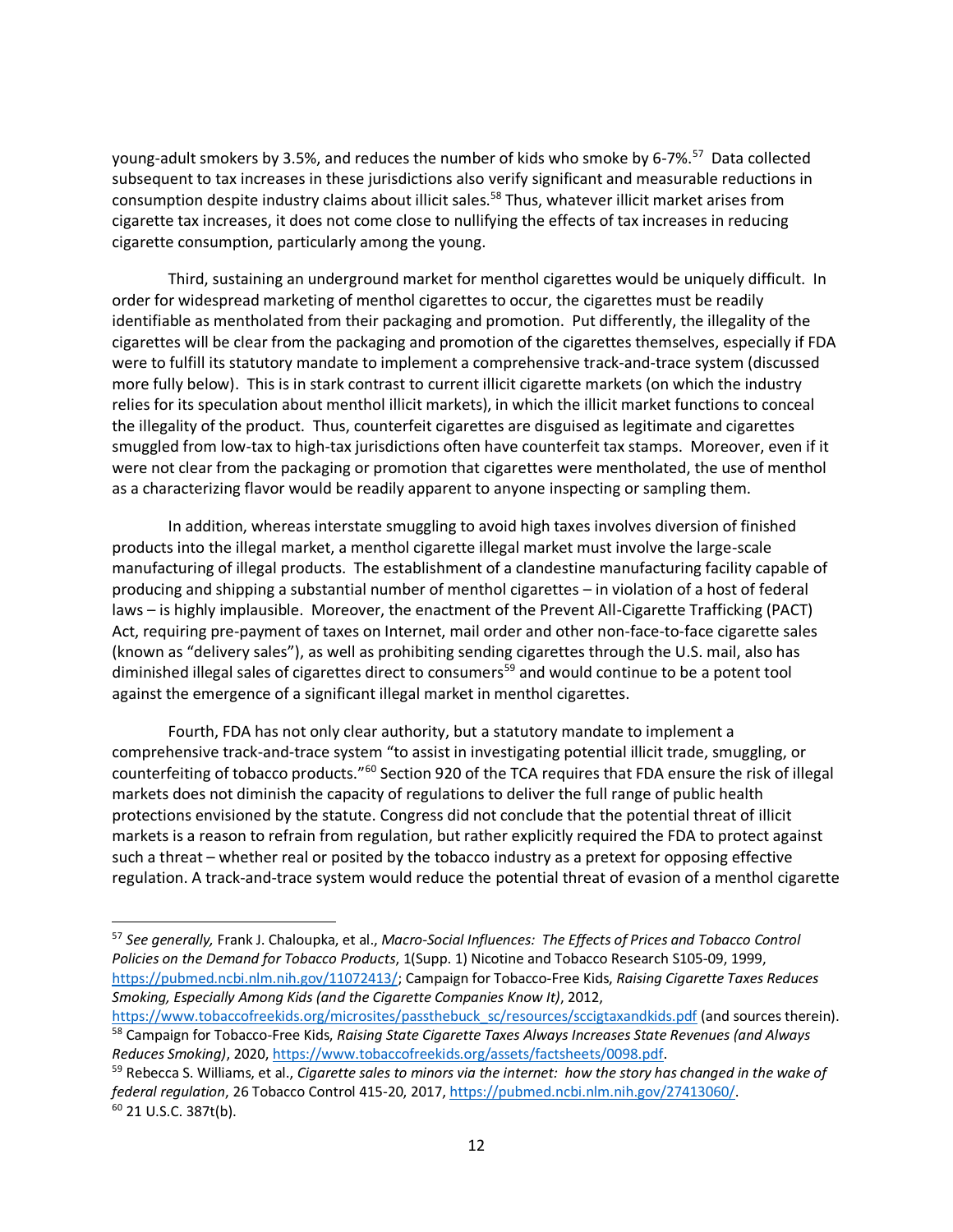tobacco product standard by making non-compliant products without identifying codes more easily identifiable to distributors, retailers, consumers, and inspectors.

Finally, the federal government can reduce the potential demand for illegal cigarettes by taking the actions necessary to provide adequate cessation services to menthol smokers who want to quit.

Therefore, as with higher tobacco taxes and other tobacco control policies, there is no reason to believe that an illegal market will threaten the public health gains from prohibiting menthol cigarettes.

#### VII. CONCLUSION

Since the 2011 TPSAC Report recommended removal of menthol cigarettes from the marketplace, FDA has consistently found that the scientific evidence establishes that menthol as a characterizing flavor in cigarettes is harmful to public health. Indeed, the scientific evidence supporting a menthol prohibition has only grown more compelling. Thus, the menthol issue presents a true test of FDA's pledge to "fight for science" and "fight for the integrity of the agency." Only a decision to grant the pending Citizen Petition and commence a rulemaking leading to the prohibition of menthol cigarettes will honor that pledge.

#### Respectfully submitted,

Action on Smoking and Health (ASH) African American Tobacco Control Leadership Council (AATCLC) Allergy & Asthma Network American Academy of Nursing American Academy of Oral and Maxillofacial Pathology American Academy of Oral and Maxillofacial Radiology American Academy of Otolaryngology–Head and Neck Surgery American Academy of Pediatrics American Association for Cancer Research American Association for Dental Research American Association for Respiratory Care American Cancer Society Cancer Action Network American College Health Association American College of Cardiology American College of Physicians American Dental Association American Heart Association American Lung Association American Psychological Association American Public Health Association American Society of Addiction Medicine American Thoracic Society Americans for Nonsmokers' Rights Asian Pacific Partners for Empowerment, Advocacy and Leadership (APPEAL) Association for Clinical Oncology Association for the Treatment of Tobacco Use and Dependence